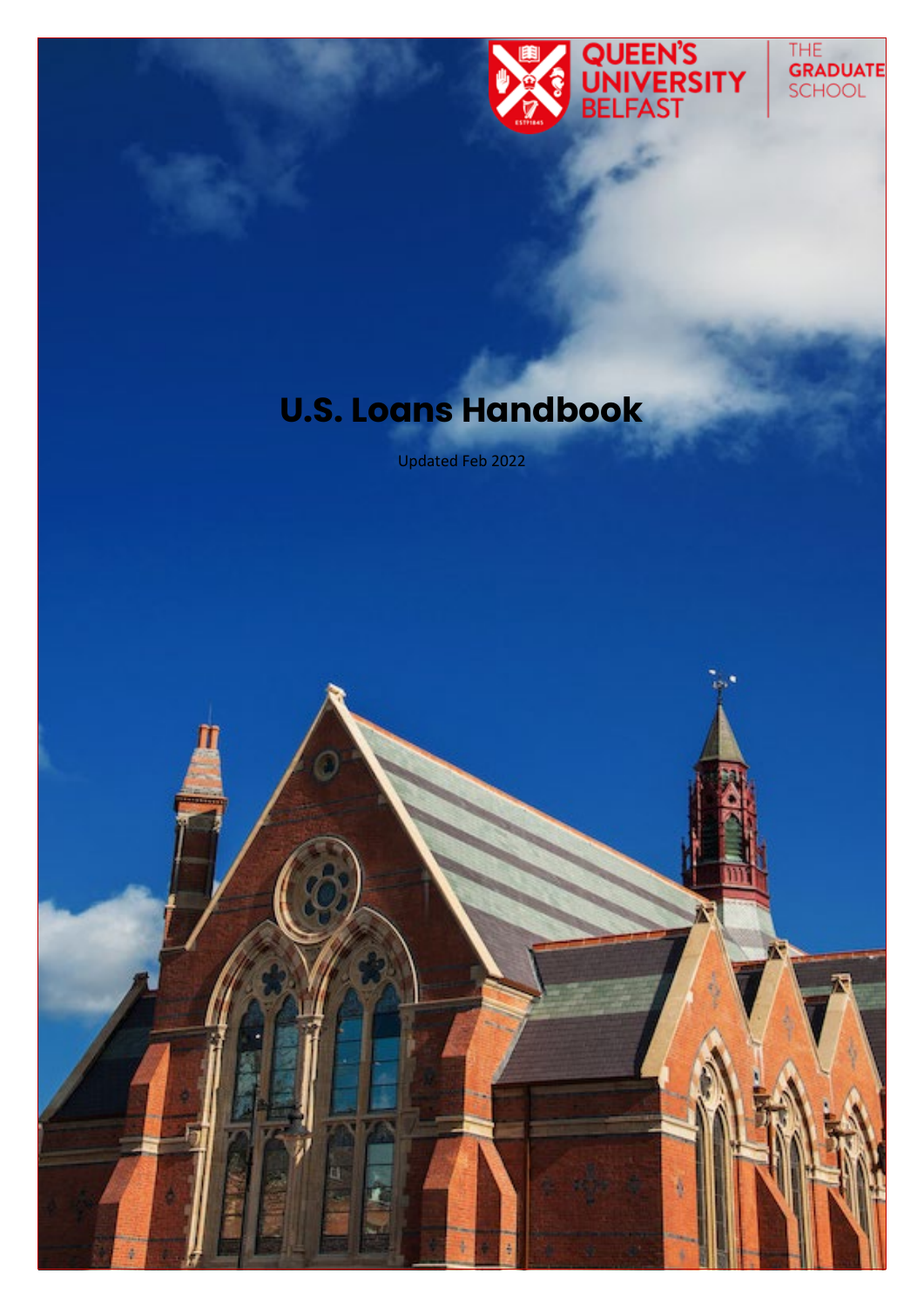

**GRADUATE** SCHOOL

### Contents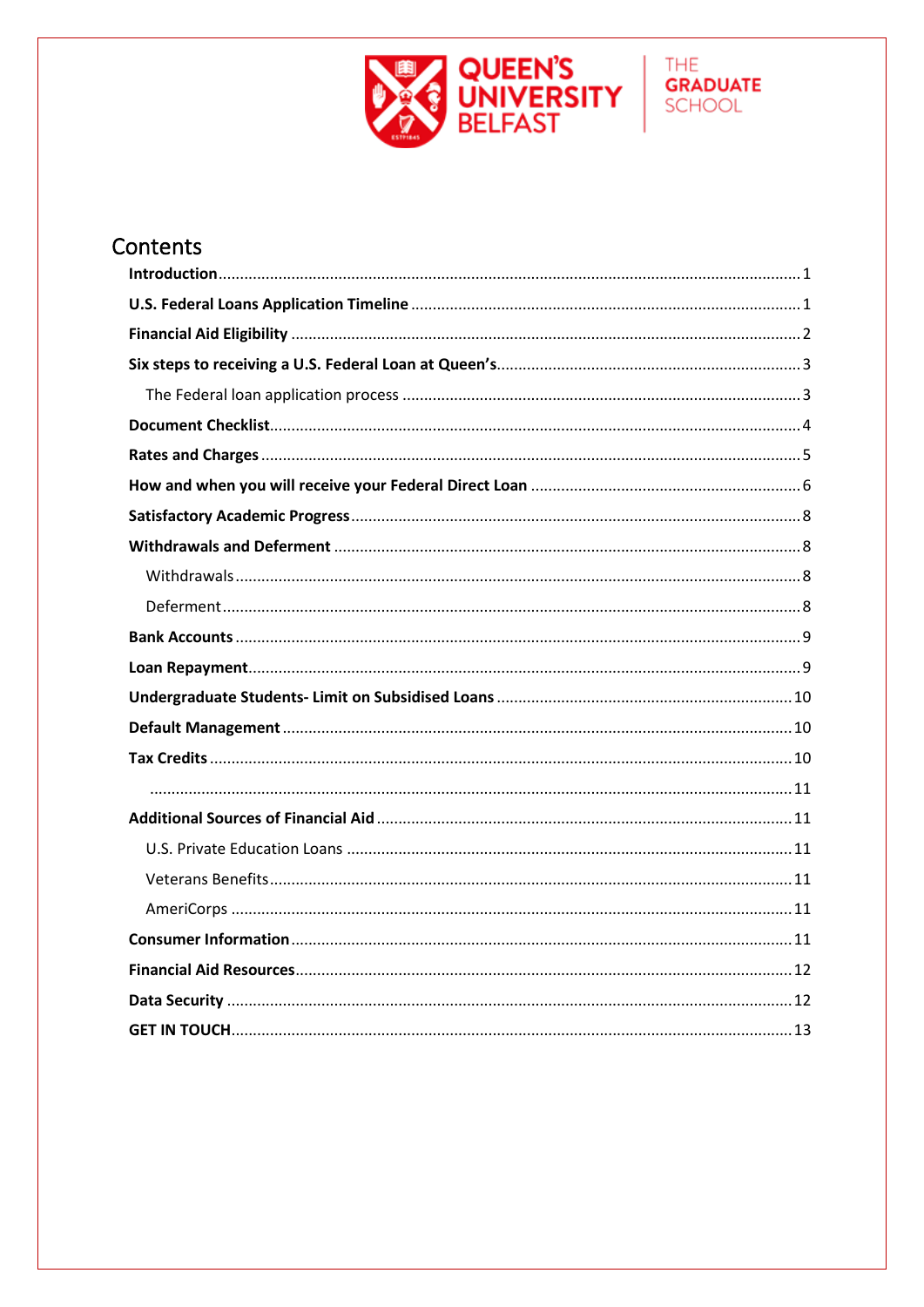#### Introduction

Queen's University Belfast (QUB) is certified by the U.S. Department of Education to participate in the William D. Ford Federal Direct Loan Program. This handbook is a guide to the financial aid process at QUB and provides essential information to help students complete the Direct loan application, maintain loan eligibility and prepare for loan repayment.

The Direct loan process and regulations in the UK are different to those in the U.S. and we endeavour to make the process of managing your loans at QUB as easy as possible. Additional information can also be found on the QUB websit[e here.](https://www.qub.ac.uk/graduate-school/funding/USLoans/)



#### U.S. Federal Loans Application Timeline

#### *October onwards*

 $\triangleright$  Complete the Free Application for Federal Student Aid (FAFSA) at www.fafsa.ed.gov. When completing your FAFSA, you must list Queen's University Belfast (QUB) as your school. Our school code is G22736. FAFSA results are received by QUB approximately three days later

#### *January Onwards*

> The U.S. Federal Loans administrator at QUB will begin contacting students to collect programme and scholarship information which will be used to assess loan eligibility.

#### *February-June*

 $\triangleright$  Students will receive a financial aid offer, guidance on how to accept the financial aid available and information on loan disbursements and satisfactory academic progress.

#### *July Onwards*

 $\triangleright$  U.S. Federal Loans will be originated on the U.S. Department of Education website and students will receive a confirmation letter outlining the details of their U.S. Federal Loans. This letter can be used as financial evidence if requested by the Home Office when applying for a student visa.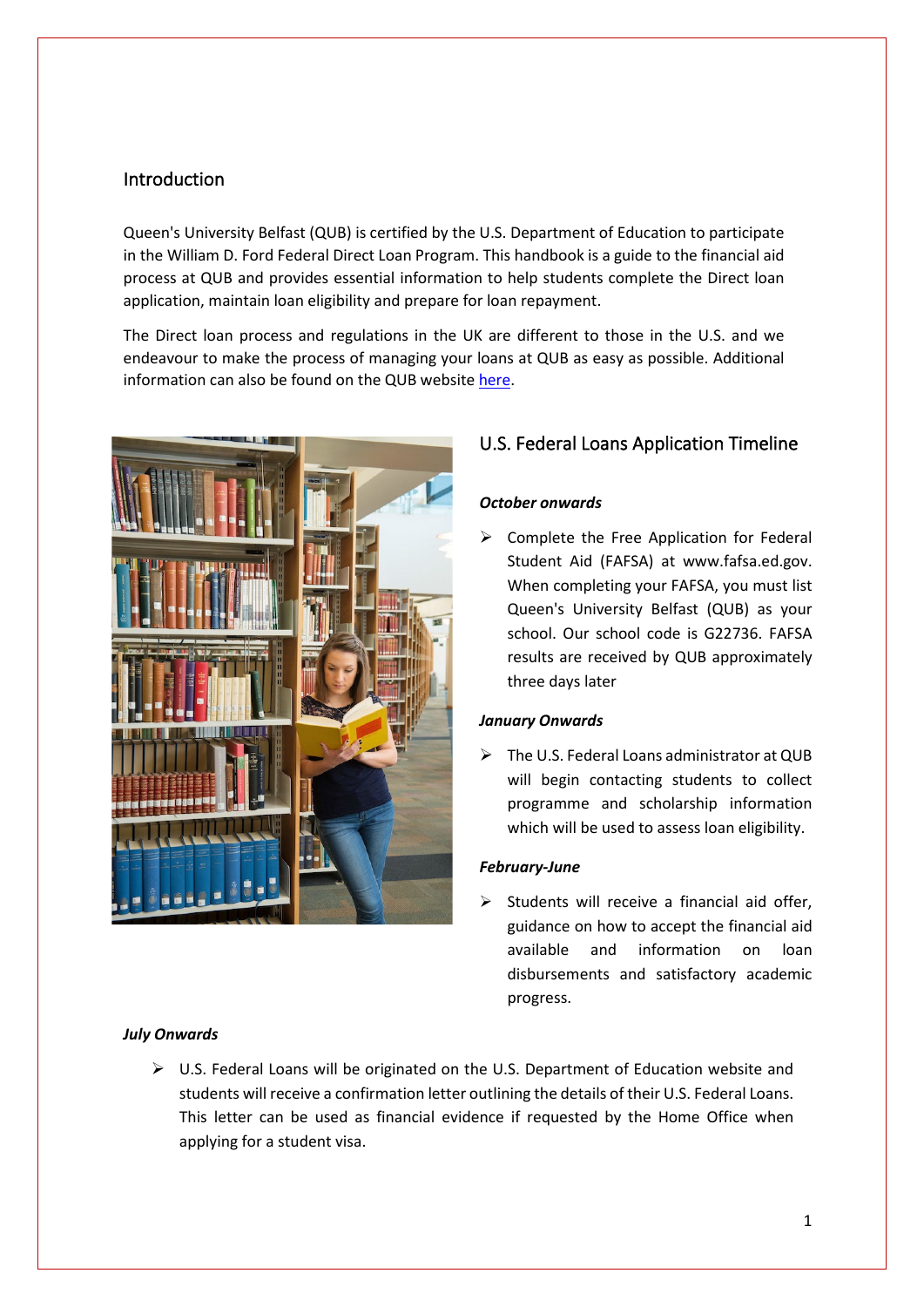

#### *September*

- $\triangleright$  Students must open a UK bank account and submit their details to Student Finance in the Student Guidance Centre.
- $\triangleright$  The first loan disbursement is due at the end of September. Students must ensure they have sufficient funds for the first few weeks at QUB.

#### <span id="page-3-0"></span>Financial Aid Eligibility

#### Student Eligibility

Students must meet the eligibility criteria set by the U.S. Department of Education to qualify for federal student aid. The eligibility criteria can be found on the [Federal Student Aid](https://studentaid.ed.gov/eligibility) website and the FAFSA application will determine your eligibility. Generally students must: be a U.S. citizen or eligible non-citizen; be enrolled at least half-time; not be in default or exceeding loan limits.

School specific criteria:

- $\triangleright$  U.S. Federal Loans are generally available to eligible students who have received an unconditional offer to study at Queen's; will be studying at least half-time and are not in default on a previous loan or exceeding federal loan limits.
- $\triangleright$  To maintain eligibility throughout the year, students must be making satisfactory academic progress; cannot take more than 150% of the normal time to complete a programme (approved leave of absence will not be considered in the calculation) and cannot study in the U.S.
- $\triangleright$  The U.S. Department of Education permits students under study aboard to attend no more than 25% of a program length at an eligible (Title IV Funds) institution within the United States, OR an ineligible institution outside the United States.

Ineligible educational institutions located in the United States are not permitted, and for study abroad outside the US at another eligible institution the 25% limit does not apply.

#### Programme Eligibility

The University's Program Participation Agreement extends to degree programmes only and a number of other programmes are also excluded. The following programmes are not eligible for Direct loans:

- Non-degree programmes e.g. leading to a diploma or certificate
- Medicine
- Nursing and Midwifery
- Programmes taught within colleges associated or affiliated with QUB
- A programme offered in whole or in part by distance learning

Students who have chosen to study an ineligible course of study may wish to consider a U.S. private loan.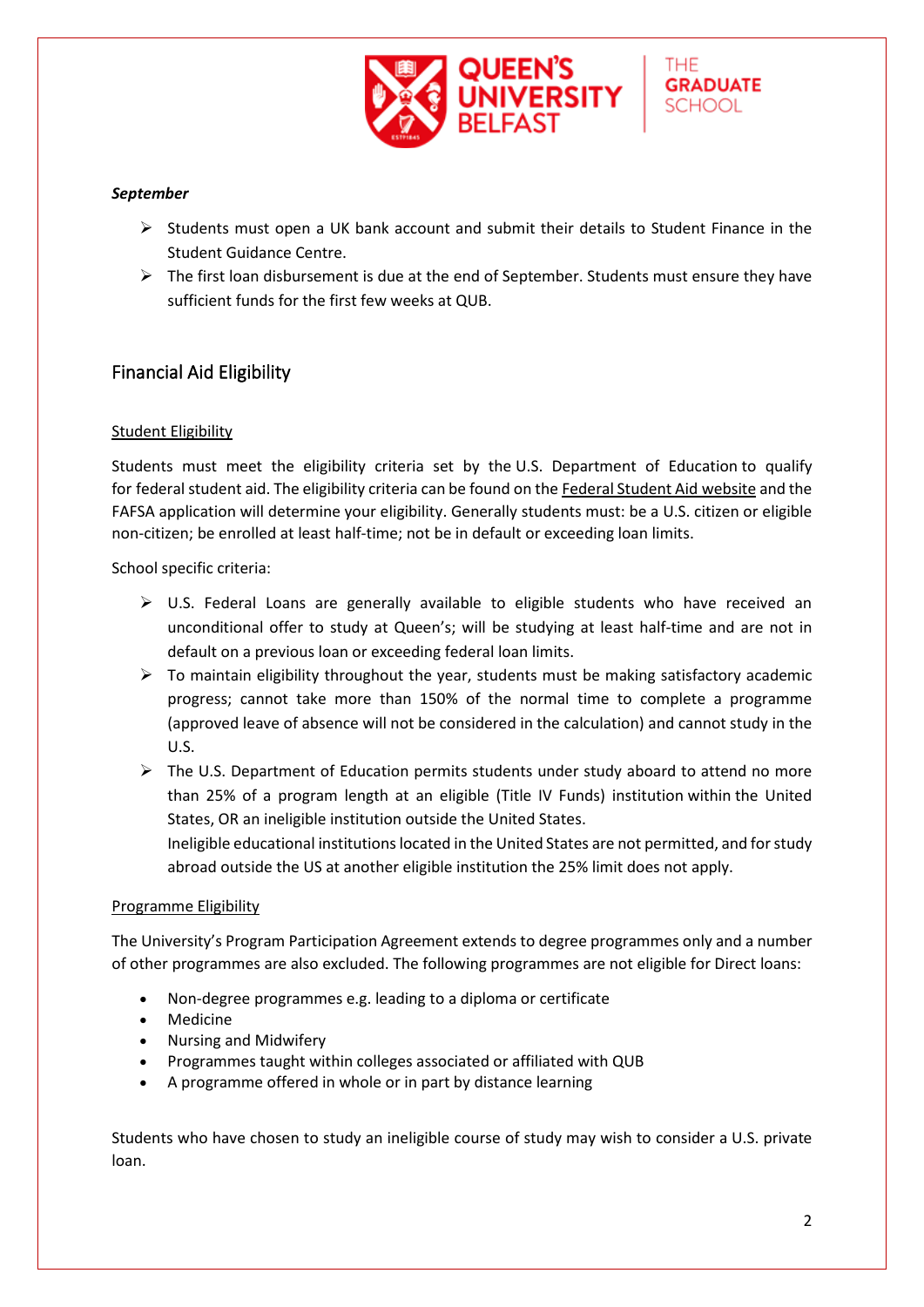<span id="page-4-0"></span>

#### <span id="page-4-1"></span>**The Federal loan application process**

 $\triangleright$  Submit the Free Application for Federal Student Aid (FAFSA) online at [www.fafsa.ed.gov](http://www.fafsa.ed.gov/) and list Queen's University Belfast as your school. Our school code is G22736. Federal and state deadlines for completing the FAFSA can be found [here.](https://studentaid.gov/apply-for-aid/fafsa/fafsa-deadlines)

When you submit your FAFSA you will receive a Student Aid Report (SAR) summarising your application. Review the comments on the SAR and make any necessary changes. The University will receive a report a few days later with the results of your FAFSA application and a subsequent report if any changes have been made. This will determine your eligibility for federal loans.

The U.S. federal loans administrator will contact you to confirm your programme details and you will then receive a Financial Aid Offer.

- Review the Financial Aid Offer that you receive from QUB; accept the loans you wish to borrow; sign the declaration and return to the U.S. Federal Loans administrator.
- $\triangleright$  Complete the loan documents required for each loan you have accepted. These are outlined in the document checklist.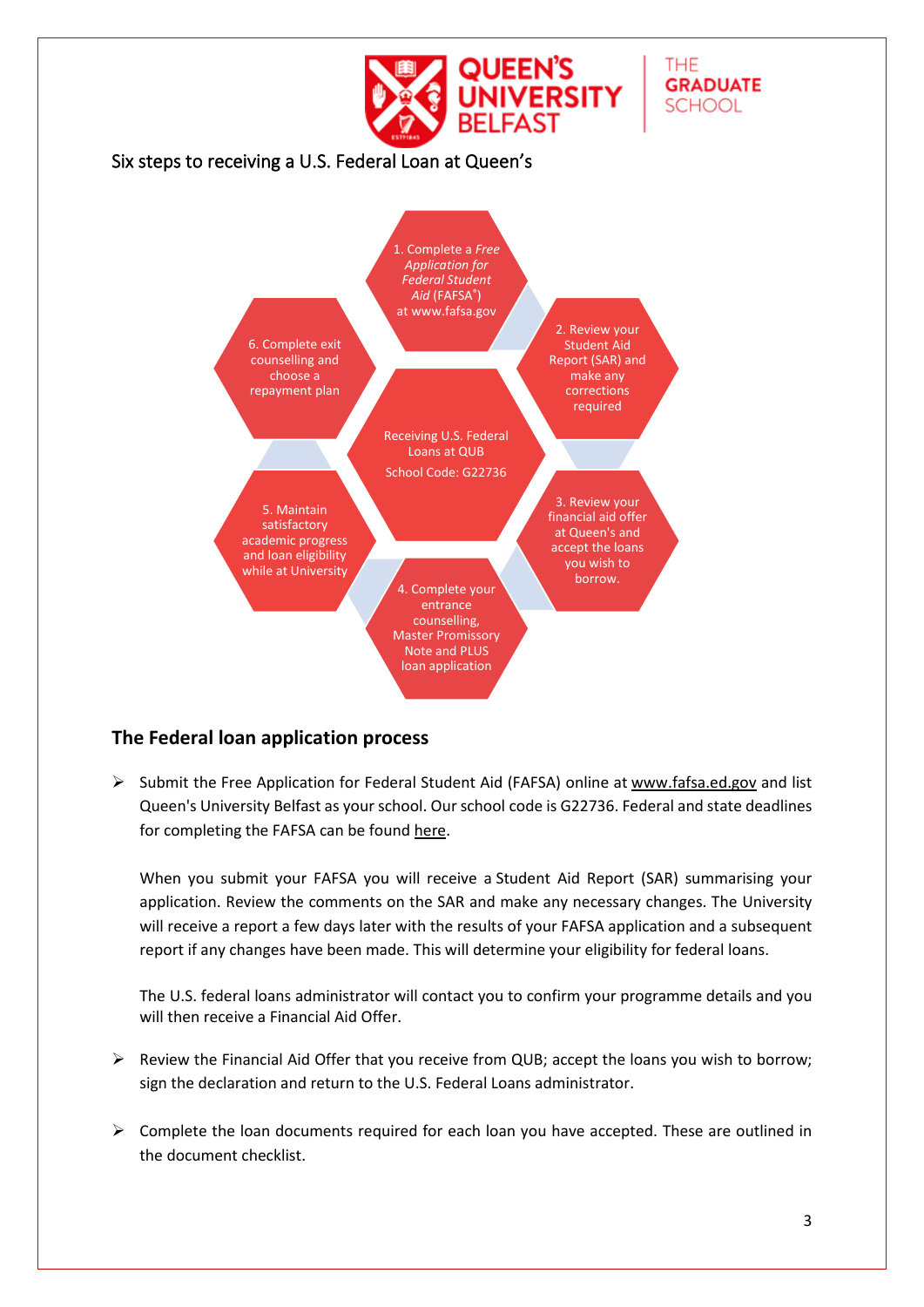

**GRADUATE SCHOOL** 

<span id="page-5-0"></span>Loan documents can be completed at<https://studentaid.gov/>

| <b>Direct Loan Accepted</b>                                                      | <b>Documents required</b>                                                                                                                                                                                                                                                                                                                |
|----------------------------------------------------------------------------------|------------------------------------------------------------------------------------------------------------------------------------------------------------------------------------------------------------------------------------------------------------------------------------------------------------------------------------------|
| Direct Subsidised/Unsubsidised Loan<br>(Undergraduate and Postgraduate Students) | MPN for subsidised/unsubsidised loans<br>⋗                                                                                                                                                                                                                                                                                               |
|                                                                                  | Entrance counselling for subsidised/unsubsidised loans<br>⋗                                                                                                                                                                                                                                                                              |
| <b>Direct PLUS Loan</b><br>(Postgraduate Students and Parents of dependent)      | PLUS Loan Application (includes a credit check)<br>➤                                                                                                                                                                                                                                                                                     |
| students)                                                                        | <b>MPN for PLUS loan</b><br>⋗                                                                                                                                                                                                                                                                                                            |
|                                                                                  | Entrance counselling for PLUS loan                                                                                                                                                                                                                                                                                                       |
|                                                                                  | PLUS Credit Counselling is required if the U.S.<br>➤<br>Department of Education has informed you that you<br>have an adverse credit history and you have: Obtained<br>an endorser or documented extenuating<br>circumstances to the satisfaction of the U.S.<br>Department of Education<br>Endorser Addendum (completed by the endorser) |
|                                                                                  |                                                                                                                                                                                                                                                                                                                                          |

#### Entrance counselling

Entrance counselling must be completed for each year that a student borrows federal direct loans at Queen's. The counselling helps students to understand the loan process and their rights and responsibilities as a borrower.

#### A Master Promissory Note (MPN)

A new MPN must be signed each year for subsidised/unsubsidised loans and for PLUS loans. We cannot accept multi-year MPN's. The MPN is a legal document that explains the terms and conditions of a loan and in signing you promise to repay your loan and any interest and fees accrued.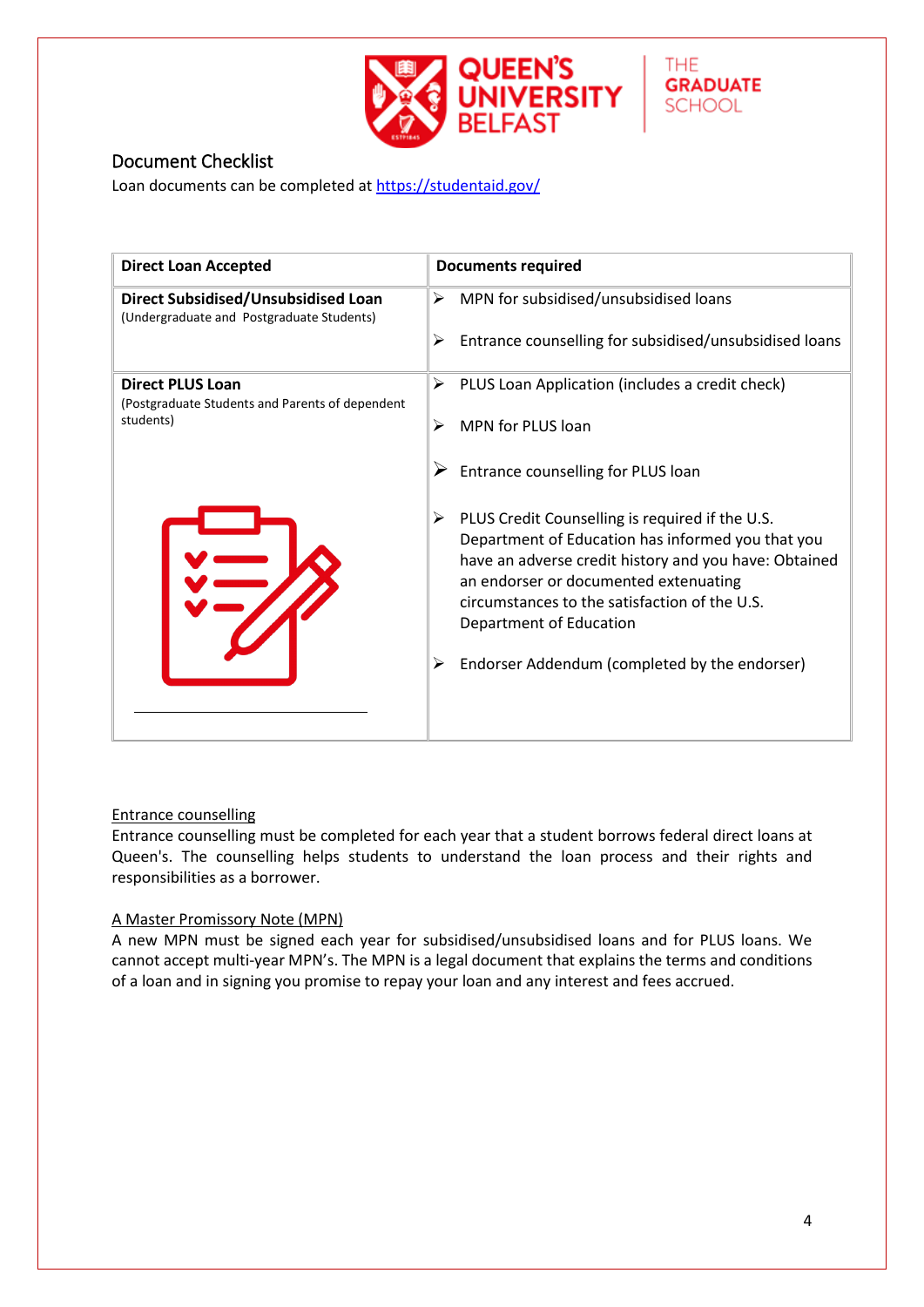

**GRADUATE** 

**SCHOOL** 

#### <span id="page-6-0"></span>Rates and Charges

#### Interest Rates

The following interest rates are for direct loans first disbursed between 01 July 2021 and before 01 July 2022. Source:<https://studentaid.gov/understand-aid/types/loans/interest-rates>



#### Direct loan origination fees

The U.S. Department of Education charge a loan fee which is deducted from each loan disbursement. Therefore the loan amount that students receive is less than the amount borrowed. Source: [https://studentaid.ed.gov/sa/.](https://studentaid.ed.gov/sa/)

| Loan Type                                                         | <b>First Disbursement Date</b>                         | Loan Fee |
|-------------------------------------------------------------------|--------------------------------------------------------|----------|
| Subsidised<br>Loans<br>Direct<br><b>Direct Unsubsidised Loans</b> | and $\parallel$ On or after 10/1/20 and before 10/1/22 | 1.057%   |
|                                                                   | On or after 10/1/19 and before 10/1/20                 | 1.059%   |
| Direct PLUS Loans                                                 | On or after 10/1/20 and before 10/1/22                 | 4.228%   |
|                                                                   | On or after 10/1/19 and before 10/1/20                 | 4.236%   |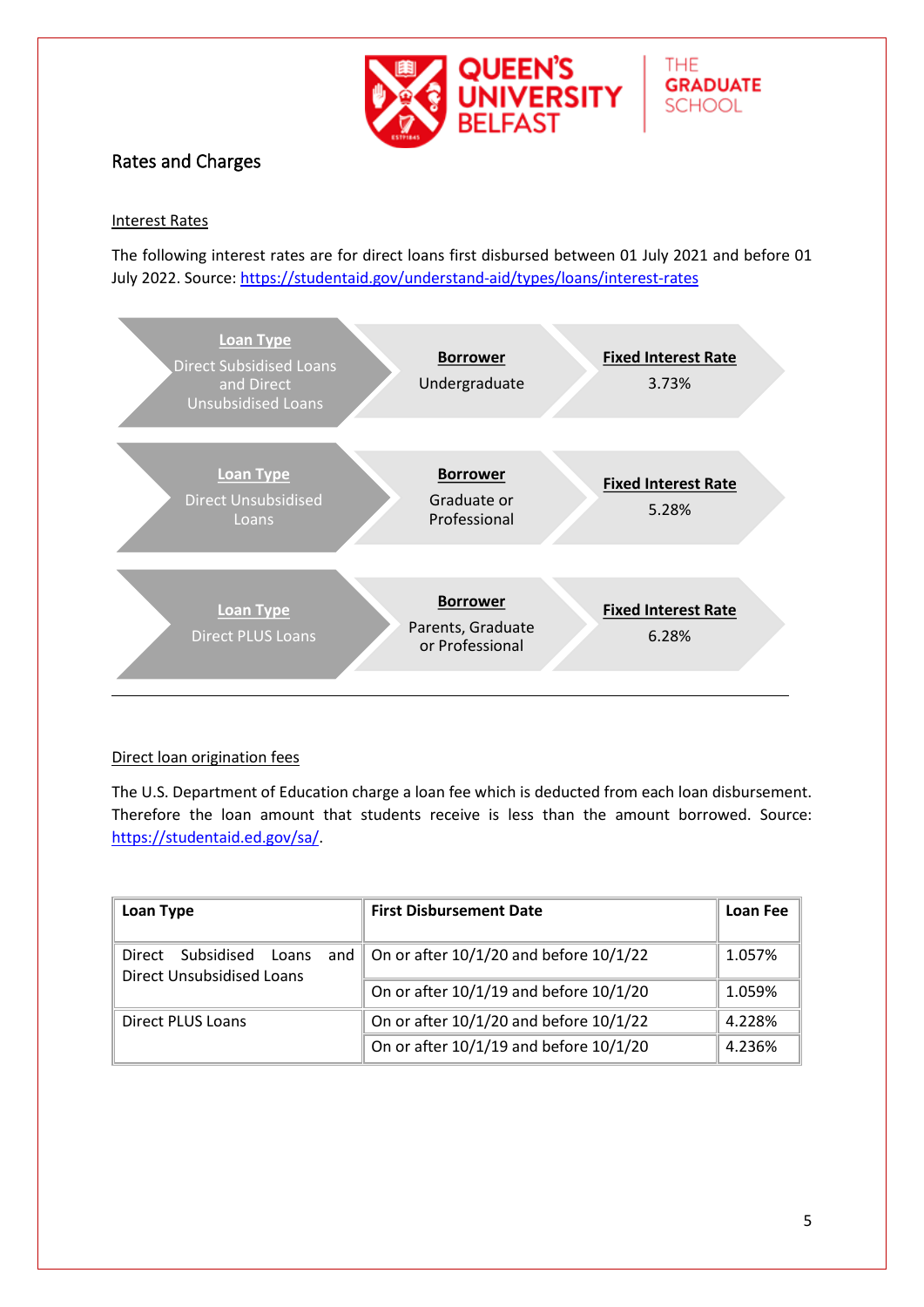

#### <span id="page-7-0"></span>How and when you will receive your Federal Direct Loan



Queen's University Belfast receives U.S. Federal loans at the start of each semester in British Pounds (GBP). The exchange rate used to convert US Dollars (USD) to GBP is the rate on the day the money is received by Queen's and so this rate will vary for each disbursement.

THF

**GRADUATE** SCHOOL

Undergraduate students receive two loan disbursements per year and postgraduate students receive two or three loan disbursements per year depending on the length of their study period. The University will deduct either one half or one third of tuition fees from each loan disbursement before the remaining balance is paid to students to use for living expenses.

Loan disbursements are only paid in GBP and can only be transferred into a UK bank account. On arrival please open a UK bank account and submit th[e bank transfer](http://www.qub.ac.uk/graduate-school/funding/USLoans/ConsumerInformation/) form to the Student Finance Office to confirm your UK bank details.

Students will receive a disbursement letter by email when the funds have been processed to confirm the following:

- $\triangleright$  exchange rate and total amount in GBP and USD;
- $\triangleright$  tuition and maintenance payment;
- $\triangleright$  how and when the funds will be disbursed;
- $\triangleright$  how much of the total is a Subsidised, Unsubsidised or a PLUS Loan.

#### Disbursement conditions

Before the University requests federal student aid from the U.S. Department of Education, students must meet the following requirements:

- $\triangleright$  Students must be enrolled at least part-time and studying outside the U.S.
- $\triangleright$  Students must be making satisfactory academic progress (SAP)

#### Disbursement dates for the 2022-23 academic year

- $\triangleright$  The disbursement dates below are for students beginning their programme in September.
- $\triangleright$  Please note the disbursement dates are approximate.
- $\triangleright$  Please ensure that you have sufficient funds for the first couple of weeks of each semester as the disbursement date is approximately 1-2 weeks after classes begin.

| Undergraduate                                               | 29 September 2022   19 January 2023 |              |
|-------------------------------------------------------------|-------------------------------------|--------------|
| Postgraduate Taught                                         | 29 September 2022   19 January 2023 | 08 June 2023 |
| Postgraduate Research    29 September 2022    23 March 2023 |                                     |              |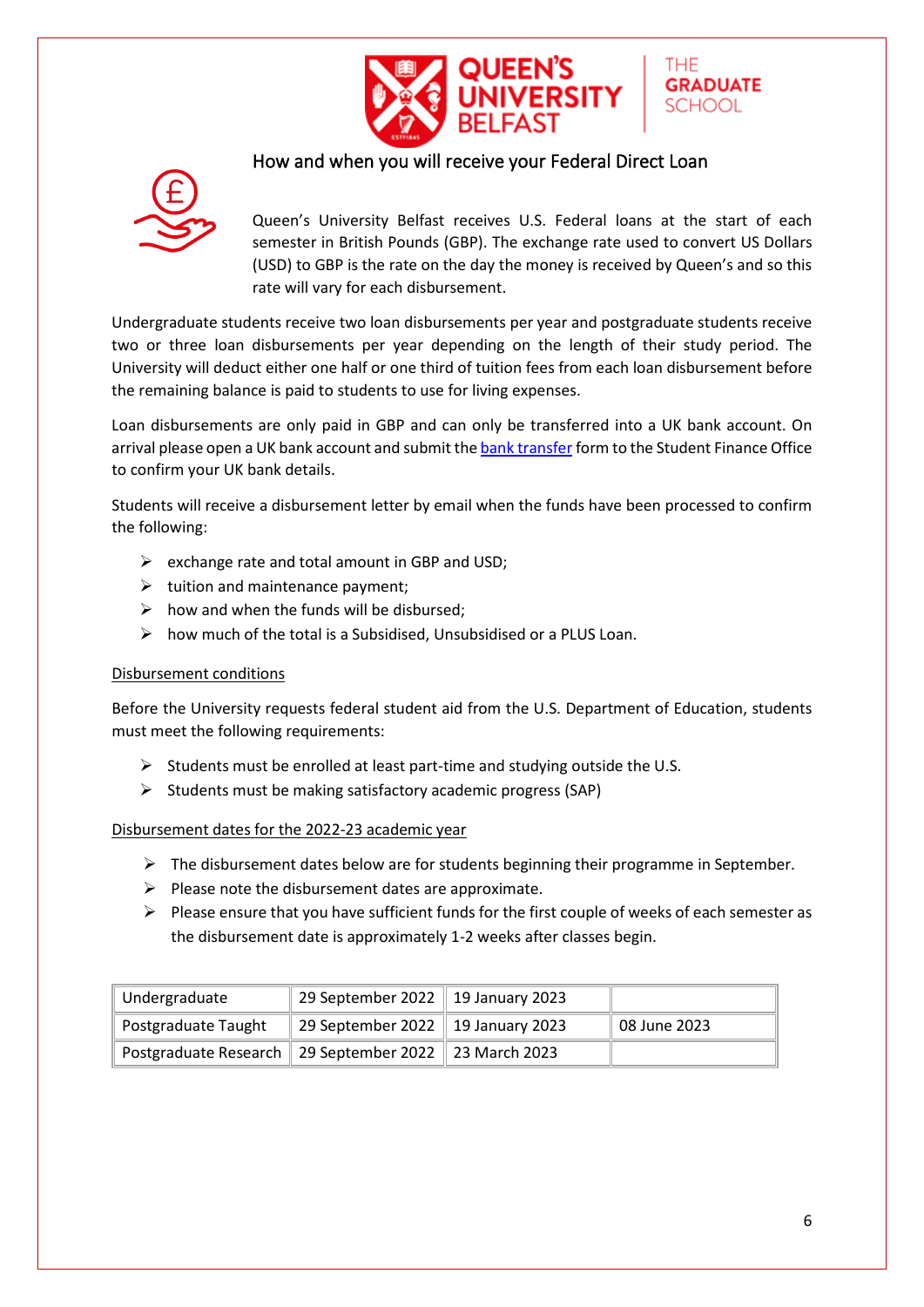

**GRADUATE** 

**SCHOOL** 

#### Cancellation Policy

If you wish to cancel or modify a loan during the academic year a minimum notice of 10 business days is required prior to the next disbursement. Please email usloans@qub.ac.uk with any changes.

**WARNING** - if we do not receive the minimum notice of 10 business days, then your disbursement will be released and you will be responsible for its repayment and any interest charges.



#### Approximately how much will I receive in GBP?

Students must check their Queen's University student account to monitor their tuition payments. The following example shows what a loan disbursement might look like once it's converted to GBP and tuition is paid.

| Postgraduate taught student borrowing the maximum cost of attendance \$51,800<br>USD Net: \$53,803 GBP Net: £37,105 (using exchange rate of 1.45)<br><b>USD Gross: \$55,500</b> |                           |                           |                           |
|---------------------------------------------------------------------------------------------------------------------------------------------------------------------------------|---------------------------|---------------------------|---------------------------|
| <b>GBP Net Loan:</b><br>£37,803                                                                                                                                                 | Disbursement 1: £12,601   | Disbursement 2: £12,601   | Disbursement 3: £12,601   |
| <b>Total Tuition Fees:</b><br>£18,200                                                                                                                                           | Tuition Payment 1: £6,067 | Tuition Payment 2: £6,067 | Tuition Payment 3: £6,066 |
| Balance after<br>tuition is deducted<br>(living expenses)                                                                                                                       | Payment 1: £6,534         | Payment 2: £6,534         | Payment 3: £6,535         |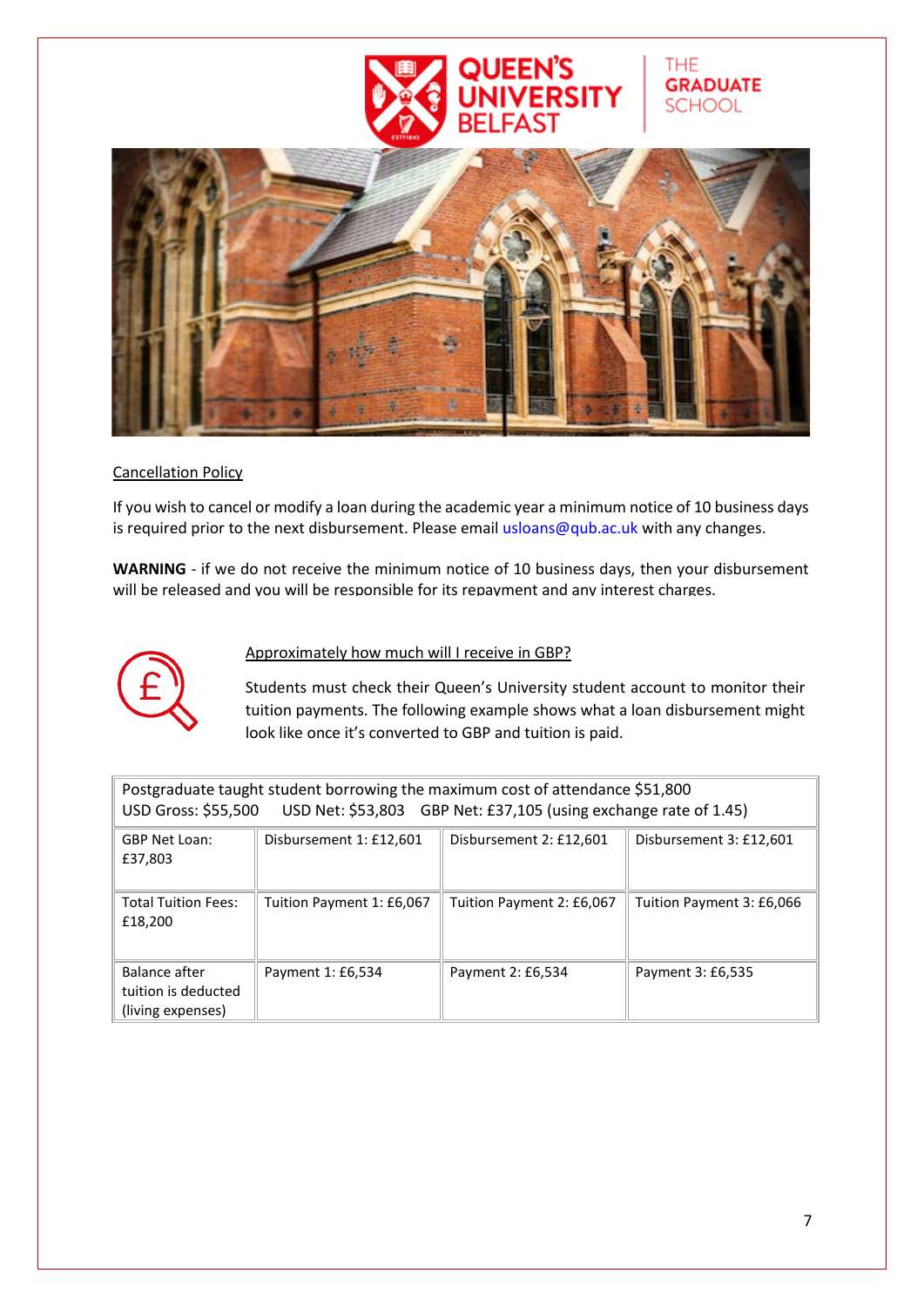

#### <span id="page-9-0"></span>Satisfactory Academic Progress

The University is required to establish a Satisfactory Academic Progress (SAP) Policy in accordance with U.S. Department of Education regulations. Student eligibility for U.S. Federal Loans is dependent on meeting SAP standards. Student progress is reviewed at the end of each payment period to ensure students are making adequate progress towards completing their degree programme. The University does not have the right to waive the SAP requirement for any student and it is separate from the academic requirements to remain on the course.

A student is making SAP when they are meeting both quantitative and qualitative standards. In addition, students must be enrolled at least part-time and studying outside the USA. The SAP policy can be viewed on the U.S. Loans webpag[e here.](http://www.qub.ac.uk/graduate-school/funding/USLoans/Eligibility/)

#### <span id="page-9-2"></span><span id="page-9-1"></span>Withdrawals and Deferment

#### **Withdrawals**

Please inform the U.S. Federal loans administrator immediately if you are thinking about requesting a temporary withdrawal or withdrawing permanently from the University. A temporary withdrawal must meet the requirements of the U.S. Department of Education to remain eligible for Federal loans. Further details regarding the conditions of a withdrawal and how it may affect your loan can be found on the U.S. Loans webpage [here.](http://www.qub.ac.uk/graduate-school/funding/USLoans/WithdrawalsandDeferment/)

Students who have withdrawn from their programme, failed to return from a temporary withdrawal within 180 days or who have taken an unapproved temporary withdrawal may be required to return part or all of their Federal loan to the U.S. Department of Education. Please read the [Return to Title IV](http://www.qub.ac.uk/graduate-school/funding/USLoans/ReturntoTitleIVPolicy/)  [Policy](http://www.qub.ac.uk/graduate-school/funding/USLoans/ReturntoTitleIVPolicy/) for further information and contact the U.S. Federal loans administrator immediately if you are considering a temporary or permanent withdrawal.

Procedures for officially withdrawing from School

- Please contact your School for further information and to begin the withdrawal process. Information regarding withdrawals can be found within the [General Regulations.](http://www.qub.ac.uk/directorates/AcademicStudentAffairs/AcademicAffairs/GeneralRegulations/)
- To determine your tuition fee liability when withdrawing, please view the Student Finance Framework [here.](https://www.qub.ac.uk/Study/Feesandfinance/FileStore/Filetoupload,1250400,en.pdf)
- Registration and (student status) normally cease at midnight on the date of withdrawal.
- The withdrawal date is the date a student's grace period begins for loan repayments. Further information about grace periods and repayment options can be found [here.](https://studentaid.gov/manage-loans/repayment)

#### <span id="page-9-3"></span>Deferment

Students are eligible to defer repayment of current or previous federal loans whilst they are enrolled on at least a half-time basis.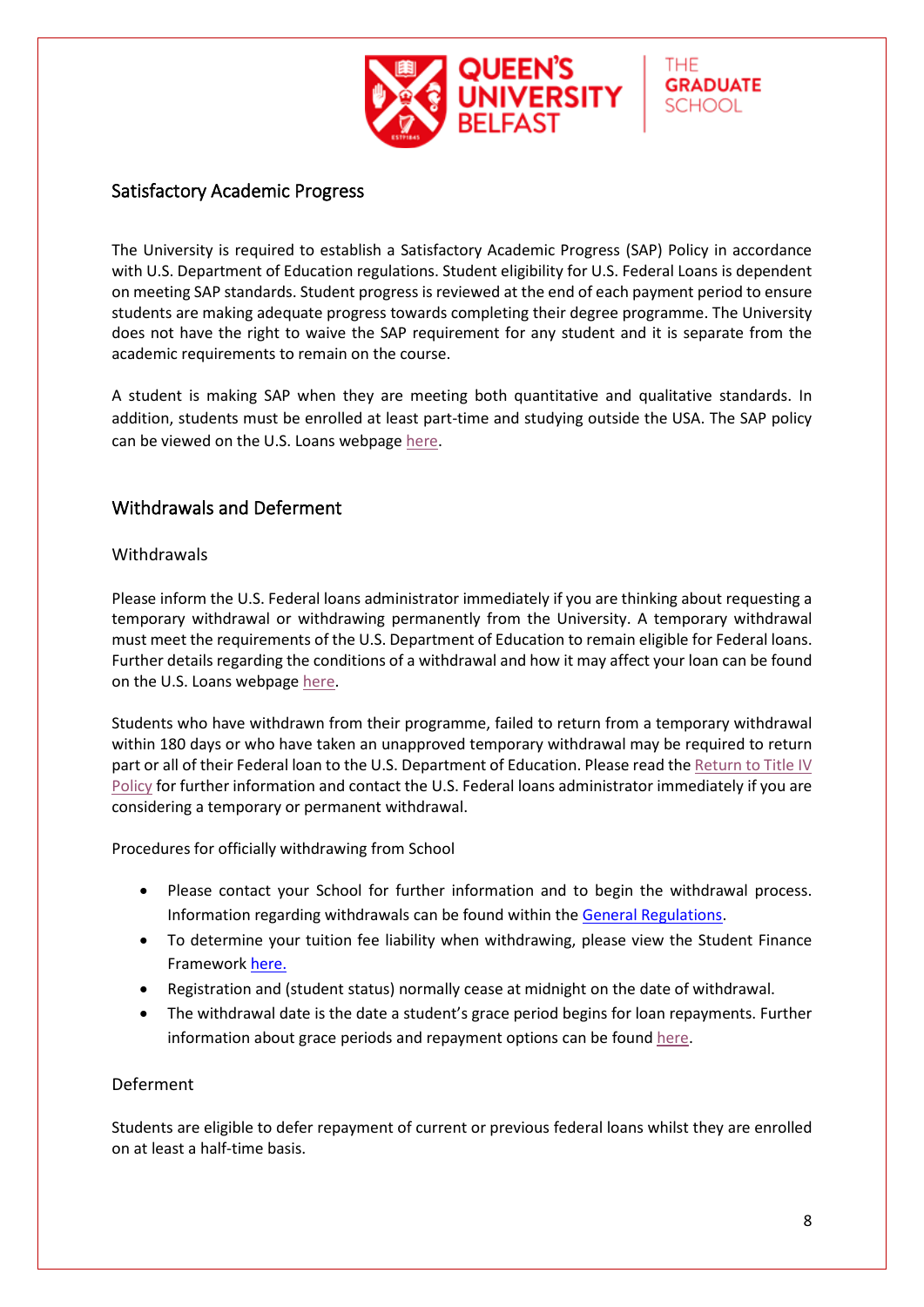

The University is required by the US Department of Education to provide bimonthly student enrolment reports to the National Student Loan Data System (NSLDS). NSLDS makes this information available to the U.S. Department of Education, lenders, loan servicers and guarantee agencies.

If you are in receipt of federal loans for a degree programme at Queen's, you will be automatically included in this report until you complete your programme. If you are not receiving federal loans at Queen's, but would like to defer the repayment of loans borrowed at a previous school, please email the U.S. Federal Loans Administrator at [usloans@qub.ac.uk](mailto:usloans@qub.ac.uk) and we will report your enrolment at Queen's.

Postgraduate students: The submission of a thesis/dissertation is regarded as the last day in school this ensures that there is a fair repayment deferral period after study for all students.

#### <span id="page-10-0"></span>Bank Accounts

Students must open a UK Student bank account to receive U.S. Federal loan payments. There are a number of local banks including [Ulster bank,](https://digital.ulsterbank.co.uk/) [Santander](https://www.santander.co.uk/) and [Danske](https://danskebank.co.uk/personal) bank. You will need to make an appointment with your preferred bank who can advise you on the accounts available to you.

To open a bank account you will need the following documents:

Identification e.g. passport and or biometric residence permit.

• Evidence of address in Belfast e.g. letter from Elm's Village.

- Confirmation of student status. A letter can be obtained from the Student Guidance Centre to confirm your enrolment.
- 

THE

**GRADUATE** SCHOOL



#### <span id="page-10-1"></span>Loan Repayment

There is a 6 month grace period after programme completion or when students have dropped below half-time enrolment. During the grace period the loan servicer will provide information on loan repayments options and if you return to study at least half-time you can defer payments again.

The following student loan websites and tools will keep you informed and on track to successful repayment:

- [Financial Awareness Counselling](https://studentloans.gov/myDirectLoan/counselingInstructions.action?counselingType=fa) is a very useful debt management tool which will help you to understand the loans you have borrowed and manage your finances.
- $\triangleright$  The repayment estimator is an easy-to-use tool that offers preliminary repayment information across all of the repayment plans. Its advantage over repayment plan-specific calculators is that it provides side-by-side results for all plans and information about the total cost of a loan over time.
- $\triangleright$  Student loan history can viewed on the [National Student Loan Data System.](https://nslds.ed.gov/nslds/nslds_SA/) You can also find out who is servicing your loans and their contact details. \*Private loans will not be listed on NSLDS.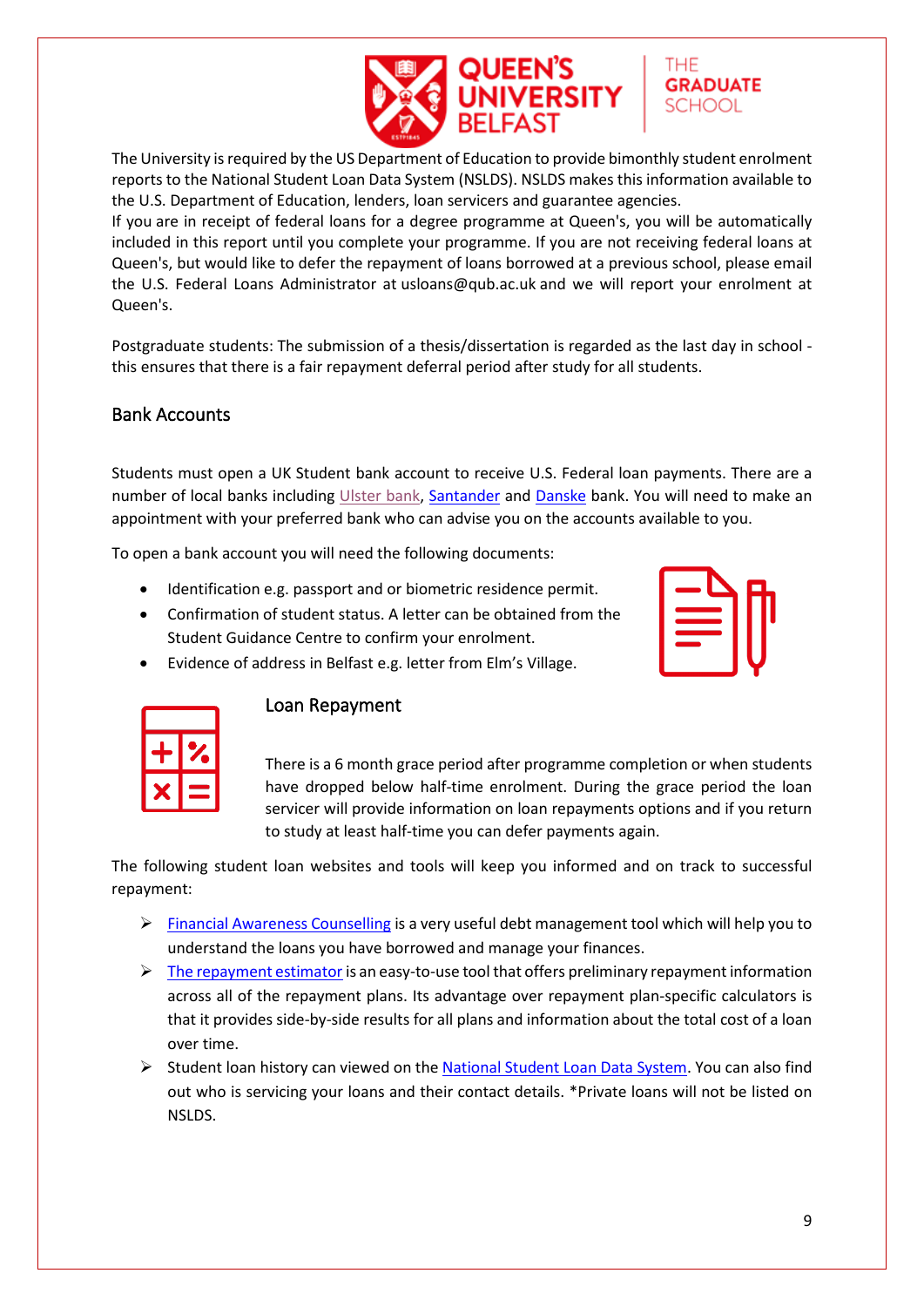

**GRADUATE SCHOOL** 

#### <span id="page-11-0"></span>Undergraduate Students- Limit on Subsidised Loans

A new borrower on or after July 1, 2013 cannot receive subsidised loans for more than 150% of the published length of the borrower's educational program. The law also provides that a borrower who becomes ineligible for subsidised loans because of the 150% limit is ineligible for interest subsidy benefits on all subsidised loans first disbursed to that borrower on or after July 1, 2013.

If you change programme then the Direct Subsidised Loans that you received for the first programme will count towards the maximum period.

Further information on the maximum eligibility period to receive Subsidised loans can be found on the Federal Student Aid website [here.](https://studentaid.gov/app/directSubsidizedLoanTimeLimitation.action)

#### <span id="page-11-1"></span>Default Management

By keeping up to date with your loans and making informed financial decisions, you can effectively manage your loans and avoid default. The following steps will ensure you have a good start to managing your student loans:

- $\triangleright$  Understand what you owe by visiting NSLDS.ed.gov.
- $\triangleright$  Understand the financial obligations for each loan borrowed.
- $\triangleright$  Become more comfortable with financial literacy information by viewing the support videos available at [studentloans.gov.](https://studentloans.gov/myDirectLoan/index.action)
- $\triangleright$  Review the option of making payments while in School which can reduce the total cost.
- $\triangleright$  Understand the consequences of default at [studentaid.ed.gov.](https://studentaid.ed.gov/sa/repay-loans/default)
- $\triangleright$  Keep your UK and US contact details on Qsis up to date.

#### <span id="page-11-2"></span>Tax Credits

Students may be able to claim tax credits for tuition fees paid. Queen's can complete a 1098-T Tuition Statement to report the amount of tuition you have paid during the tax year. The Student Finance office can complete and return to you copy B of the form by email however we are unable to complete copy A electronically. Copy A must be requested from the IRS and then returned by post. To request a 1098-T form please email [studentfinance@qub.ac.uk](mailto:studentfinance@qub.ac.uk) and confirm the address and SNN you would like to use in the form. Please ensure a password protected document is used for sending personal information.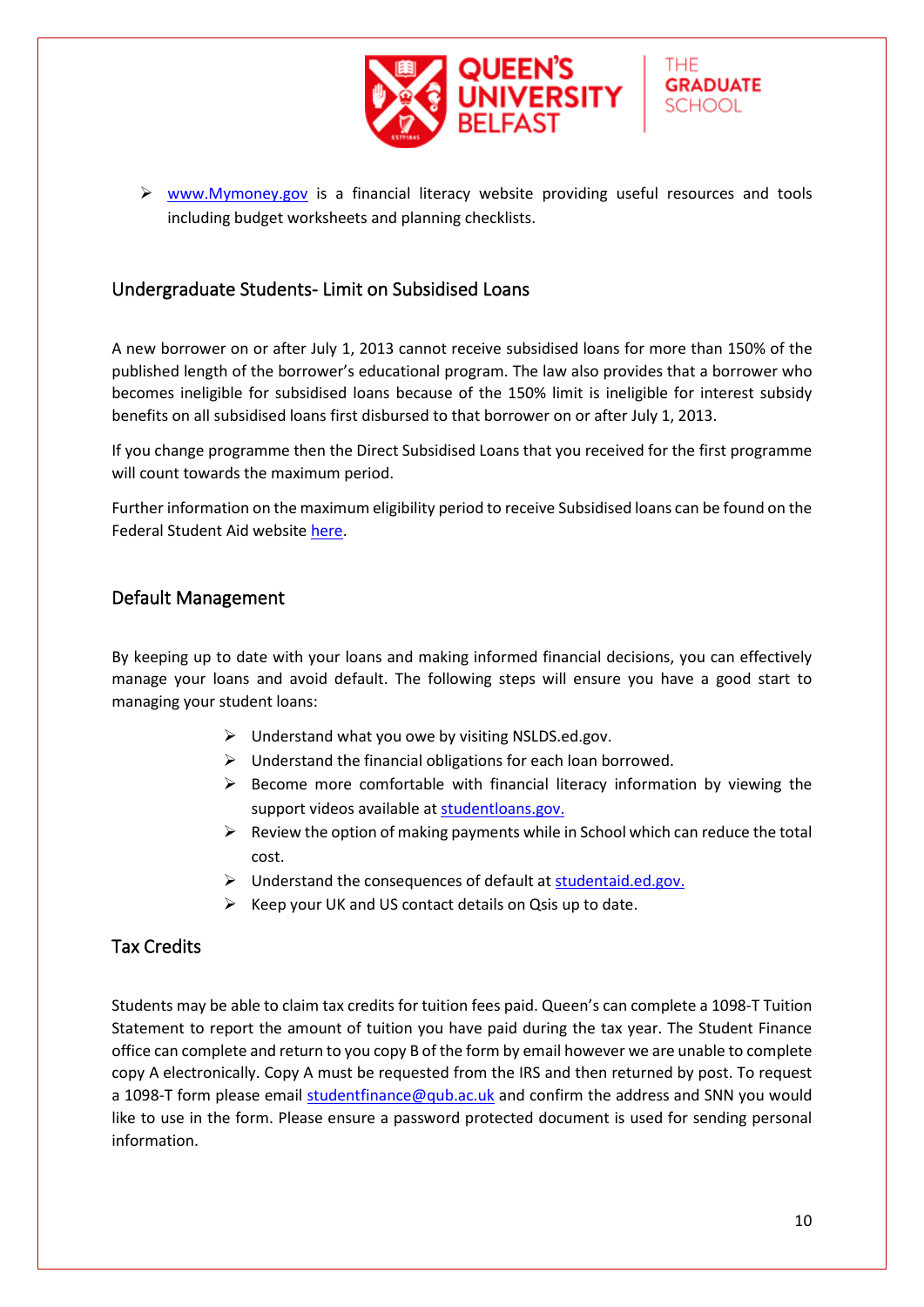

#### <span id="page-12-1"></span><span id="page-12-0"></span>Additional Sources of Financial Aid



THF

**GRADUATE SCHOOL** 

#### <span id="page-12-2"></span>U.S. Private Education Loans

Before applying for a private loan you should exhaust your federal loan eligibility. Please read all of the available information about Federal Direct Loans before making any borrowing decisions. Federal loans generally have better benefits and lower, fixed interest rates. You can compare federal loans with private loans on the Federal Student Aid website [here.](https://studentaid.ed.gov/sa/types/loans/federal-vs-private)

[Sallie Mae](https://www.salliemae.com/student-loans/) is currently the only U.S. lender that offer private education loans outside of the U.S. as far as we are aware.

The application and loan disbursement process at Queen's can be found on the U.S. Loan webpage [here.](http://www.qub.ac.uk/graduate-school/funding/USLoans/PrivateLoans/)

#### <span id="page-12-3"></span>Veterans Benefits

Queen's University Belfast is approved to process Veterans Affairs Benefits. Programmes currently approved by the U.S. Department of Veterans Affairs can be viewed on the VA website [here](https://inquiry.vba.va.gov/weamspub/buildSearchCountryCriteria.do) and we can seek approval for additional programmes if required. Programmes are approved for inresidence training only. The application process at Queen's can be viewed on our webpag[e here.](http://www.qub.ac.uk/graduate-school/funding/USLoans/VeteransBenefits/)

For further information please see the [U.S. Department of Veterans Affairs website](https://benefits.va.gov/gibill/foreign_school_information_for_students.asp?_ga=2.97741208.680120281.1553172654-203087076.1546946931) and their FAQ page [here.](https://gibill.custhelp.va.gov/app/answers/list)

#### <span id="page-12-4"></span>AmeriCorps

Queen's University Belfast can approve Americorps National Service Awards to pay educational expenses. The Segal AmeriCorps Award can be earned by completing national service with AmeriCorps. To find out further information please see the [Segal AmeriCorps Education Award](https://www.nationalservice.gov/programs/americorps/segal-americorps-education-award) information page.

#### <span id="page-12-5"></span>Consumer Information

Consumer information required to be disclosed can be found on our website [here.](https://www.qub.ac.uk/graduate-school/funding/USLoans/ConsumerInformation/) Upon request, students can receive a paper copy. The website is updated throughout the year, however please let us know if you are looking for specific material.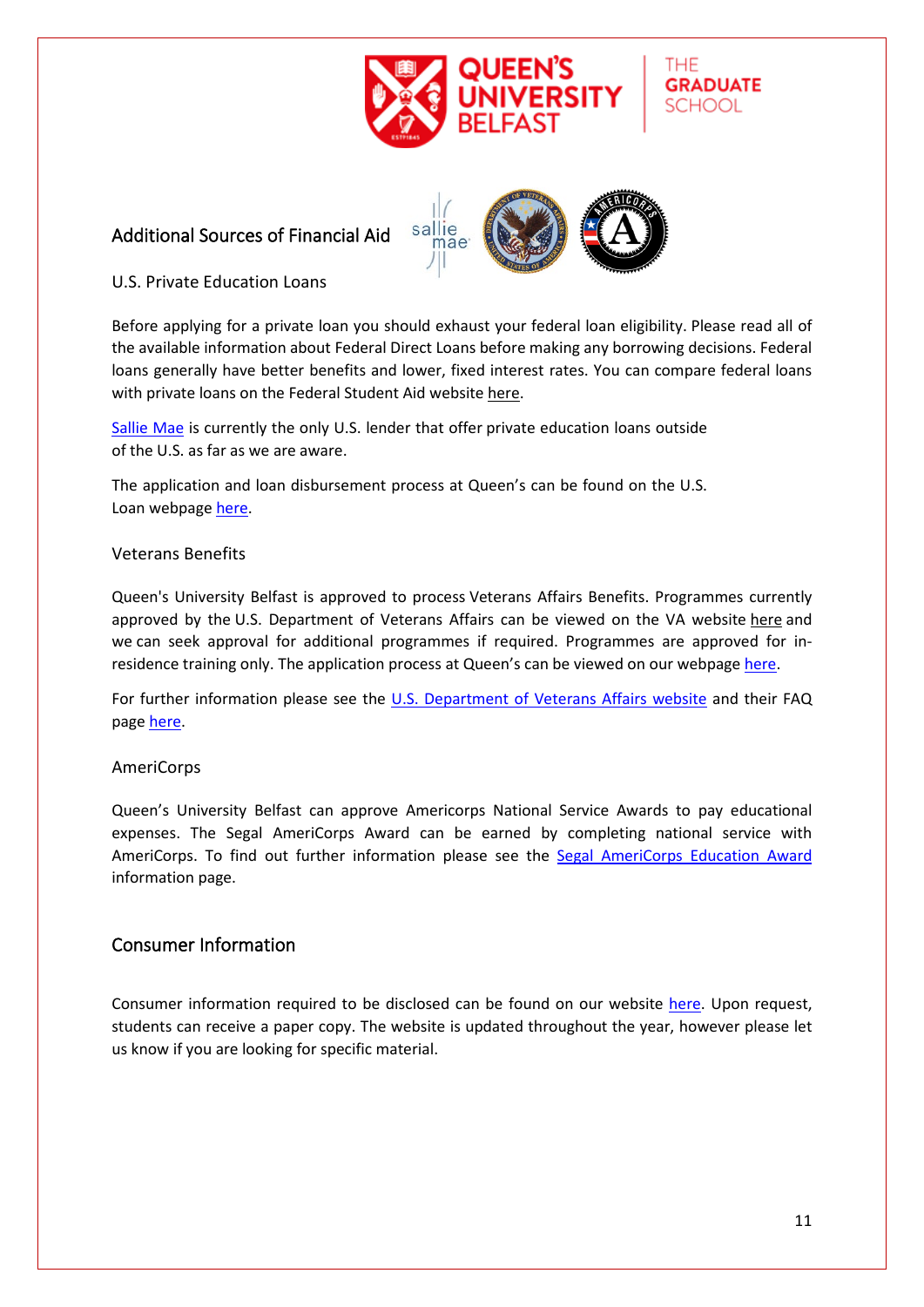

#### <span id="page-13-0"></span>Financial Aid Resources

| Apply for the FAFSA                                                | https://studentaid.ed.gov/sa/fafsa                                                             |
|--------------------------------------------------------------------|------------------------------------------------------------------------------------------------|
| <b>Complete Entrance Counselling</b>                               | https://studentloans.gov/myDirectLoan/index.action                                             |
| Cost of Attendance at Queen's                                      | http://www.qub.ac.uk/graduate-<br>school/funding/USLoans/CostofAttendanceandReceivingyourLoan/ |
| Deferment and Forbearance                                          | https://studentaid.ed.gov/sa/repay-loans/deferment-forbearance                                 |
| Direct Subsidized Loans<br>and<br><b>Direct Unsubsidized Loans</b> | https://studentaid.ed.gov/sa/types/loans/subsidized-unsubsidized                               |
| <b>Direct PLUS Loans</b>                                           | https://studentaid.ed.gov/sa/types/loans/plus                                                  |
| Direct PLUS Loan Application                                       | https://studentaid.gov/app/launchPLUS.action?plusType=gradPlus                                 |
| <b>Federal Student Aid You Tube</b>                                | https://www.youtube.com/user/FederalStudentAid                                                 |
| Interest Rates and Fees                                            | https://studentaid.ed.gov/sa/types/loans/interest-rates                                        |
| Repayment                                                          | https://studentaid.ed.gov/sa/repay-loans/understand                                            |
| Sallie Mae                                                         | https://www.salliemae.com/student-loans/                                                       |
| Sign a Master Promissory Note<br>(MPN)                             | https://studentloans.gov/myDirectLoan/index.action                                             |
| US Loans at Queen's                                                | http://www.qub.ac.uk/graduate-school/funding/USLoans/                                          |

#### <span id="page-13-1"></span>Data Security

For information about ways we collect and use your personal data please refer to the University's Student Privacy Notice at [http://www.qub.ac.uk/privacynotice/Students.](http://www.qub.ac.uk/privacynotice/Students)

The PG awards team will process your personal data for the purposes of administrating and monitoring your loans and release such data to the U.S. Department of Education. For example: we are required to submit your enrolment information to the National Student Loan Data System (NSLDS) which will be accessible to lenders, guaranty agencies and schools.